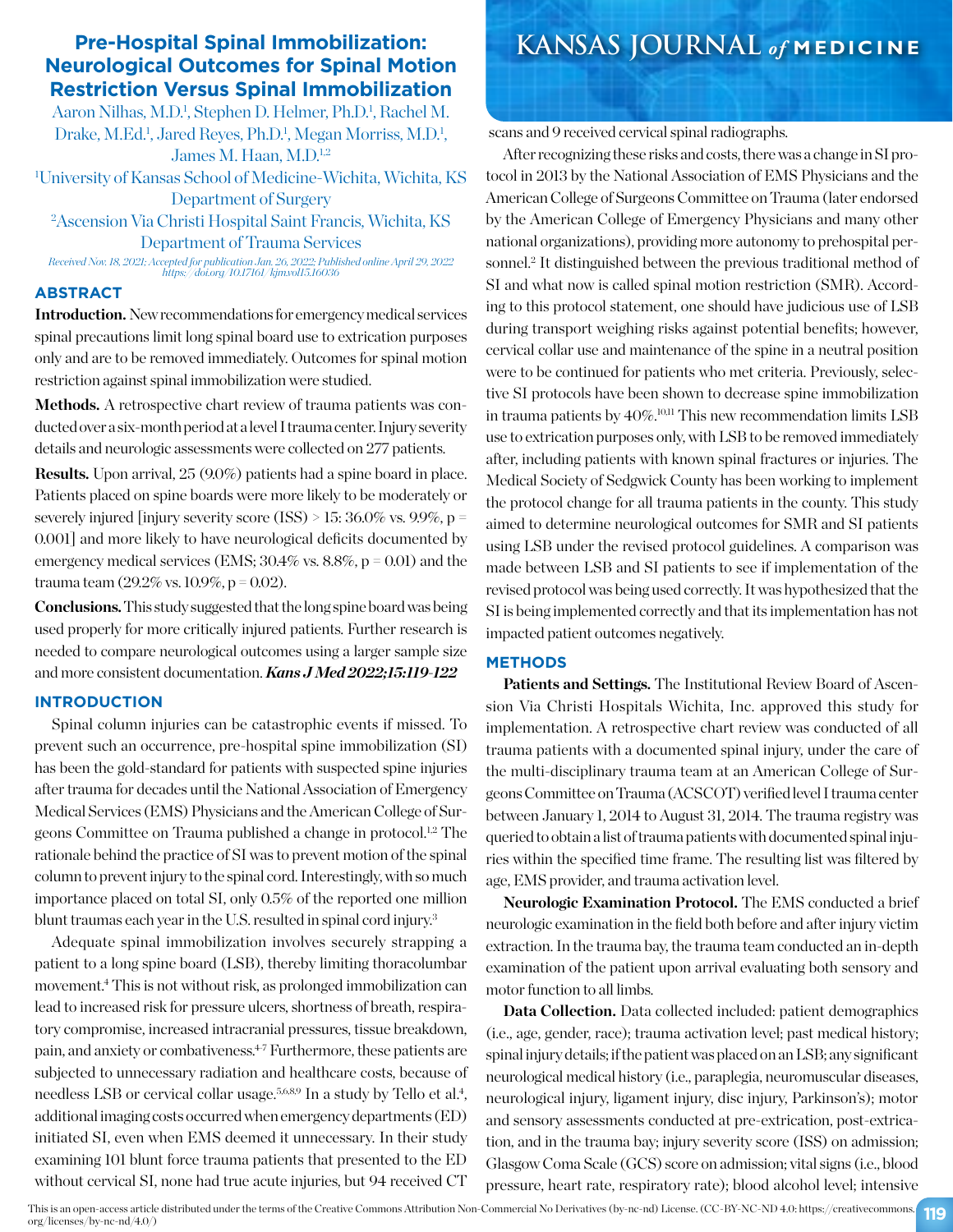## **KANSAS JOURNAL** *of* **MEDICINE PRE-HOSPITAL SPINAL IMMOBILIZATION AND NEUROLOGIC OUTCOMES** *continued.*

care unit (ICU) admission and length of stay; the use of mechanical ventilation and number of days on a ventilator; procedures performed [i.e., tracheostomy, gastrostomy or percutaneous endoscopic gastrostomy (PEG) placement, and nasogastric or Dobhoff tube placement]; any delays in diagnosis; do not resuscitate and/or code status; comfort care; hospital length of stay; disposition status (i.e., home, rehabilitation, acute care hospital, skilled nursing facility); and mortality.

**Data Analysis.** Continuous data were reported as the mean  $\pm$  the standard deviation of the mean or median (interquartile range) when continuous data were not distributed normally. Frequencies were reported for categorical data. Continuous variables were compared using t-tests and categorical data were compared using chi-square analysis or the Fisher's exact tests when appropriate. McNemar's tests were used to compare the concordance of neurological assessments done by EMS and emergency department staff. All tests were two-tailed and a p ≤ 0.05 was considered statistically significant. All statistical analyses were conducted using SPSS software, version 19.0 (IBM® Corp., Somers, New York).

#### **RESULTS**

Records from 330 trauma patients initially were included based upon the registry search. Of these, 53 were excluded as these patients did not have adequate documentation in the chart to include in the study, leaving 277 (83.9%) patients in the study. Upon arrival to the trauma bay, 25 patients (9.0%) had an LSB in place. Patients placed on an LSB were, on average, younger than those not placed on an LSB  $(35.2 \pm 21.5$ vs.  $46.9 \pm 22.9$  years; p = 0.015). Patients placed on an LSB were comparable to those not on an LSB regarding gender (male: 68.0% vs. 65.1%,  $p = 0.770$ ) and race (Caucasian: 84.0% vs. 85.7%;  $p = 0.768$ ). Patients placed on an LSB were more likely to be moderately or severely injured  $(ISS > 15, 36.0\% \text{ vs. } 9.9\%; p = 0.001)$  and tended to have a GCS score of eight or less (12.0% vs. 2.8%), but this was not statistically significant  $(p = 0.052;$  Table 1). As expected per protocol, many patients who presented on LSB tested positive for ethyl alcohol (ETOH; 43.5%, n = 10). Interestingly,  $26.4\%$  (n = 61) of patients without SI also had a positive ETOH finding. There was no difference in proportion of patients with spinal injury between the groups and no patient in either group suffered spinal paralysis.

Thirty-five patients (12.6%) had a documented pre-injury history of a neurologic deficit/diagnosis (Table 2). Patients that were placed on an LSB were more likely to have a neurological deficit documented pre-extrication; however, the documentation of pre-extrication neurological assessments was inconsistent in the EMS run sheets. An increase in neurologic and motor deficits pre-extrication to post-extrication were seen for both patients not on an LSB (3-fold, 7 patients to 22 patients) and for those on an LSB (almost 2-fold, 4 patients to 7 patients). However, an in-depth chart review was completed, which revealed poor, inconsistent documentation in pre-extrication to postextrication evaluation and patients with peripheral nerve injury from fractures were documented as worsening nerve injury. No central

neurologic progression of injury was identified in any patient. Patients placed on an LSB were more likely to have neurological post-extrication deficits documented by EMS (30.4% vs. 8.8%;  $p = 0.006$ ) and the trauma team  $(29.2\% \text{ vs. } 10.9\%; p = 0.018)$  compared to those not on LSB.

| Table 1. Injury severity and characteristics for patients who |  |
|---------------------------------------------------------------|--|
| arrived on a spine board or without spinal immobilization.    |  |

|                                         | Treatment Group            |                               |         |  |
|-----------------------------------------|----------------------------|-------------------------------|---------|--|
| Parameter                               | No Spine<br>Board N $(\%)$ | <b>Spine Board</b><br>$N(\%)$ | p Value |  |
| Number of observations                  | 252 (91.0%)                | $25(9.0\%)$                   |         |  |
| Glasgow Coma Scale<br>(GCS) score group |                            |                               | 0.052   |  |
| $\leq 8$                                | 7(2.8%)                    | $3(12.0\%)$                   |         |  |
| > 8                                     | 244 (97.2%)                | 22 (88.0%)                    |         |  |
| Injury Severity Score (ISS)<br>group    |                            |                               | 0.001   |  |
| $\leq$ 1.5                              | $227(90.1\%)$              | $16(64.0\%)$                  |         |  |
| $\geq$ 16                               | $25(9.9\%)$                | $9(36.0\%)$                   |         |  |
| Positive alcohol test                   | $61/231(26.4\%)$           | 10/23(43.5%)                  | 0.082   |  |
| Spine injury                            | 50/252 (19.8%)             | 5/24(20.8%)                   | 1.000   |  |
| Spine paralysis                         | $0(0.0\%)$                 | $0(0.0\%)$                    |         |  |

**Table 2. Neurological deficits for patients who arrived on a spine board or without spinal immobilization.**

|                                                   | <b>Overall</b><br>$N(\%)$ | <b>Treatment Group</b>       |                                         |         |
|---------------------------------------------------|---------------------------|------------------------------|-----------------------------------------|---------|
| Parameter                                         |                           | No Spine<br>Board<br>$N(\%)$ | <b>Spine</b><br><b>Board</b><br>$N(\%)$ | p Value |
| Significant history                               | $35(12.6\%)$              | $33(13.1\%)$                 | $2(8.0\%)$                              | 0.752   |
| Pre-extrication deficit <sup>1</sup>              | $11(4.0\%)$               | 7(2.8%)                      | $4(16.0\%)$                             | 0.011   |
| Post-extrication deficit<br>$\text{(\text{any})}$ | 29 (10.7%)                | $22(8.8\%)$                  | $7(30.4\%)$                             | 0.006   |
| Post-extrication motor                            | $18(6.5\%)$               | $11(4.4\%)$                  | $7(29.2\%)$                             | 0.001   |
| Post-extrication<br>sensory                       | $22(8.1\%)$               | $17(6.8\%)$                  | 5(21.7%)                                | 0.027   |
| Trauma deficit (any)                              | 34(12.5%)                 | 27 (10.9%)                   | $7(29.2\%)$                             | 0.018   |
| Trauma motor                                      | 27(9.7%)                  | 21(8.5%)                     | $6(24.0\%)$                             | 0.025   |
| Trauma sensory                                    | $18(6.6\%)$               | $14(5.6\%)$                  | 4(16.7%)                                | 0.062   |

1 Based on text information on EMS run sheets; considered to have deficit if sensory or motor deficits were mentioned. For some patients, injuries were described with no mention of neurological assessment.

Neurological assessments within individual patients were similar at post-extrication and in the trauma bay for overall deficits and sensory deficits ( $p > 0.05$ ; Table 3). Documented motor deficits by EMS were concordant with those documented by the trauma team for the LSB group (29.2% vs. 25.0%;  $p = 1.00$ ). However, for patients not placed on a spine board, a greater number of patients were recorded as having motor deficits in the trauma bay when compared to their EMS assessments  $(8.5\% \text{ vs. } 4.5\%; p = 0.01)$ . A review of the injury details for those with discordant motor assessments revealed poor documentation and only peripheral nerve injury due to fractures, but no central cord injury progression.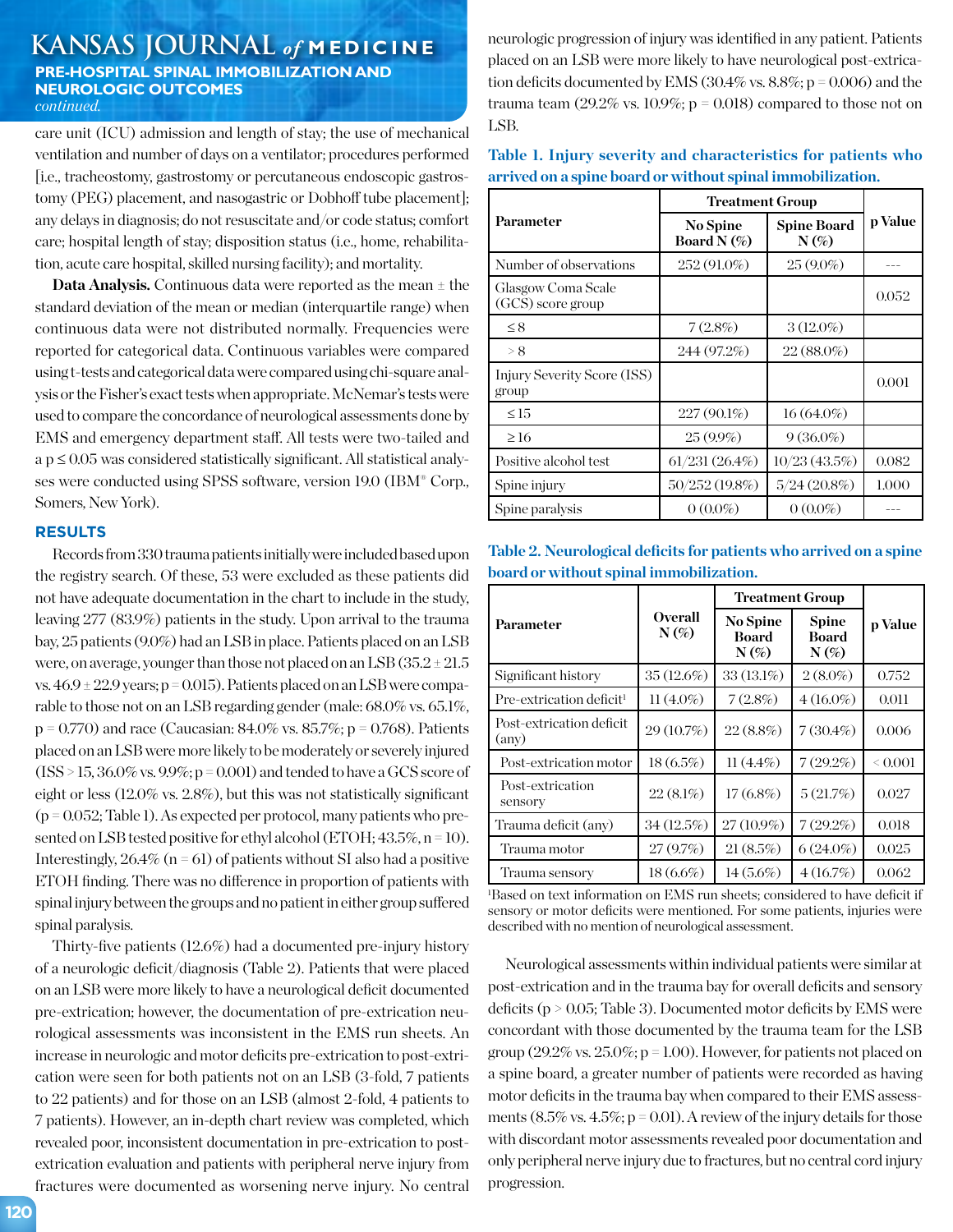## **Table 3. Concordance of post-extraction neurological assessments and assessments done in the trauma bay.**

|                    | Patients with Deficit by Treatment Group |                          |                           |                                      |                          |                           |
|--------------------|------------------------------------------|--------------------------|---------------------------|--------------------------------------|--------------------------|---------------------------|
|                    | <b>No Spine Board</b>                    |                          |                           | <b>Spine Board</b>                   |                          |                           |
| Parameter          | Post<br><b>Extraction</b><br>$N(\%)$     | Trauma<br>Bay<br>$N(\%)$ | <b>Value</b> <sup>1</sup> | Post<br><b>Extraction</b><br>$N(\%)$ | Trauma<br>Bay<br>$N(\%)$ | <b>Value</b> <sup>1</sup> |
| Motor<br>deficit   | $11(4.5\%)$                              | 21<br>(8.5%)             | 0.01                      | $7(29.2\%)$                          | $(25.0\%)$               | 1.00                      |
| Sensory<br>deficit | 16(6.5%)                                 | 14<br>(5.7%)             | 0.59                      | 5(21.7%)                             | $(13.0\%)$               | 0.50                      |
| Any deficit        | $21(8.5\%)$                              | 27<br>(11%)              | 0.20                      | $7(30.4\%)$                          | $(26.1\%)$               | 1.00                      |

1 Based on McNemar's test of proportions in dependent groups.

Those presenting on an LSB were subjected to more invasive, nonspinal procedures during their hospital stay compared to those who were not presenting on an LSB (84% vs. 63.5%, Table 4). These were primarily nasogastric and Dobhoff tube placements. No patient in either group suffered a delay in diagnosis of injuries. Complications between these two groups were comparable and not statistically significant.

**Table 4. Procedures and complications for patients who arrived on a spine board or without spinal immobilization.**

|                                          | <b>Overall</b><br>$N(\%)$ | <b>Treatment Group</b>                     |                                         |            |
|------------------------------------------|---------------------------|--------------------------------------------|-----------------------------------------|------------|
| Parameter                                |                           | <b>No Spine</b><br><b>Board</b><br>$N(\%)$ | <b>Spine</b><br><b>Board</b><br>$N(\%)$ | p<br>Value |
| Number of observations                   | 277<br>$(100\%)$          | 252<br>$(91.0\%)$                          | $25(9.0\%)$                             |            |
| Surgical procedures<br>(excluding spine) | 181<br>(65.3%)            | 160<br>(63.5%)                             | $21(84.0\%)$                            | 0.040      |
| Nasogastric or Dobhoff<br>tube           | $11(4.0\%)$               | $8(3.2\%)$                                 | $3(12.0\%)$                             | 0.066      |
| PEG tube                                 | 7(2.5%)                   | $6(2.4\%)$                                 | $1(4.0\%)$                              | 0.488      |
| Tracheostomy                             | $3(1.1\%)$                | $3(1.2\%)$                                 | $0(0.0\%)$                              | 1.000      |
| Gastrostomy tube                         | $3(1.1\%)$                | $2(0.8\%)$                                 | $1(4.0\%)$                              | 0.248      |
| Delayed diagnosis                        | $0(0.0\%)$                | $0(0.0\%)$                                 | $0(0.0\%)$                              |            |
| Complication <sup>1</sup>                | 19 (6.9%)                 | $16(6.4\%)$                                | $3(12.0\%)$                             | 0.395      |

PEG = Percutaneous endoscopic gastrostomy.

<sup>1</sup>For complications,  $n = 276$  for overall and  $n = 251$  for patients not on the spine board.

As would be expected due to higher ISS and lower GCS scores, patients placed on an LSB were admitted more often to the ICU (12.0% vs. 1.6%), spent more time in the ICU (2.0 vs. 1.2 days), more often required mechanical ventilation (28.0% vs. 7.1%), and required greater time on mechanical ventilation (1.2 vs. 0.4 days; Table 5). Mortality also was greater for patients arriving on an LSB  $(16.0\% \text{ vs. } 2.4\%; p = 0.008)$ as was the proportion of patients placed on comfort care (12.0% vs.  $1.6\%$ ; p = 0.18).

#### **DISCUSSION**

Of the one million blunt traumas each year in the U.S., only 0.5% results in a spinal cord injury.<sup>4</sup> The rarity of spinal cord injury has brought into question the need for placing most trauma patients on LSB. Subsequently, revised protocols for EMS spinal precautions limit LSB use to extrication purposes only, or for those with known

## **KANSAS JOURNAL** *of* **MEDICINE PRE-HOSPITAL SPINAL IMMOBILIZATION AND NEUROLOGIC OUTCOMES**  *continued.*

**Table 5. Hospital utilization and discharge destination for patients who arrived on a spine board or without spinal immobilization.**

|                                    |                           | <b>Treatment Group</b>              |                                         |            |
|------------------------------------|---------------------------|-------------------------------------|-----------------------------------------|------------|
| Parameter                          | <b>Overall</b><br>$N(\%)$ | No Spine<br><b>Board</b><br>$N(\%)$ | <b>Spine</b><br><b>Board</b><br>$N(\%)$ | р<br>Value |
| Number of observations             | 277 (100%)                | 252 (91.0%)                         | 25 (9.0%)                               |            |
| Comfort care                       | 7(2.5%)                   | $4(1.6\%)$                          | $3(12.0\%)$                             | 0.018      |
| Intensive care unit<br>admission   | $91(32.9\%)$              | 77 (30.6%)                          | $14(56.0\%)$                            | 0.010      |
| Intensive care unit<br>days        | $1.2 \pm 3.5$             | $1.2 \pm 3.5$                       | $2.0 \pm 2.9$                           | 0.003      |
| Mechanical ventilation             | 25 (9.0%)                 | $18(7.1\%)$                         | $7(28.0\%)$                             | 0.003      |
| Ventilator days                    | $0.5 \pm 2.4$             | $0.4 \pm 2.4$                       | $1.2 \pm 2.4$                           | 0.001      |
| Hospital length of stay<br>(days)  | $4.2 \pm 7.2$             | $4.1 \pm 7.2$                       | $5.7 \pm 6.8$                           | 0.083      |
| Mortality                          | $10(3.6\%)$               | $6(2.4\%)$                          | $4(16.0\%)$                             | 0.008      |
| Discharge destination <sup>1</sup> |                           |                                     |                                         | 1.000      |
| Home or home with<br>health care   | 181 (74.2%)               | 167 (74.2%)                         | 14(73.7%)                               |            |
| Other facility or AMA <sup>2</sup> | 63(25.8%)                 | 58 (25.8%)                          | 5(26.3%)                                |            |

1 For discharge destination, only patients that survived hospitalization were included: N=244 for overall, N=225 for patients not on the spine board, and N=19 for patients on a spine board. 2 AMA: against medical advice.

or suspected neurologic injury. Such protocols are followed easily and accurate for predicting need of SI.<sup>4</sup> Burton and colleagues<sup>10</sup> performed a study of 31,885 trauma patients using an EMS SI protocol for trauma patient spine assessment and selective patient immobilization. Of these patients, 154 were identified by hospital records as having acute spine fractures. They identified only one non-immobilized patient with an unstable spine fracture, but this patient suffered no long-term sequelae. In this single center, retrospective review, there were no patients found to meet criteria for SI that were not placed on LSB. This protocol application limited patients presenting on an LSB to only 9% of those studied, significantly lower than the reported 87% national average prior to the new SI guidelines.10

The current study's findings suggested an acceptance of the revised guidelines potentially could lower the cost of working up trauma patients. As previous studies have suggested, patients on an LSB for periods of time report increased pain, tissue breakdown, and respiratory compromise, which led to "false-positive exams for midline vertebral tenderness",<sup>9</sup> and therefore, increased imaging and cost of care.<sup>4,8,12</sup> Clemency et al.<sup>12</sup> in 2018 observed that patient charts before and after the implementation of the new SMR protocol demonstrated the decrease in backboard utilization was associated with a decrease in spine imaging in the ED.

Prehospital handling of trauma patients has been the primary focus of a possible cause of secondary cord injury.3 In the presented study, for patients not placed on a spine board, a greater number of patients were